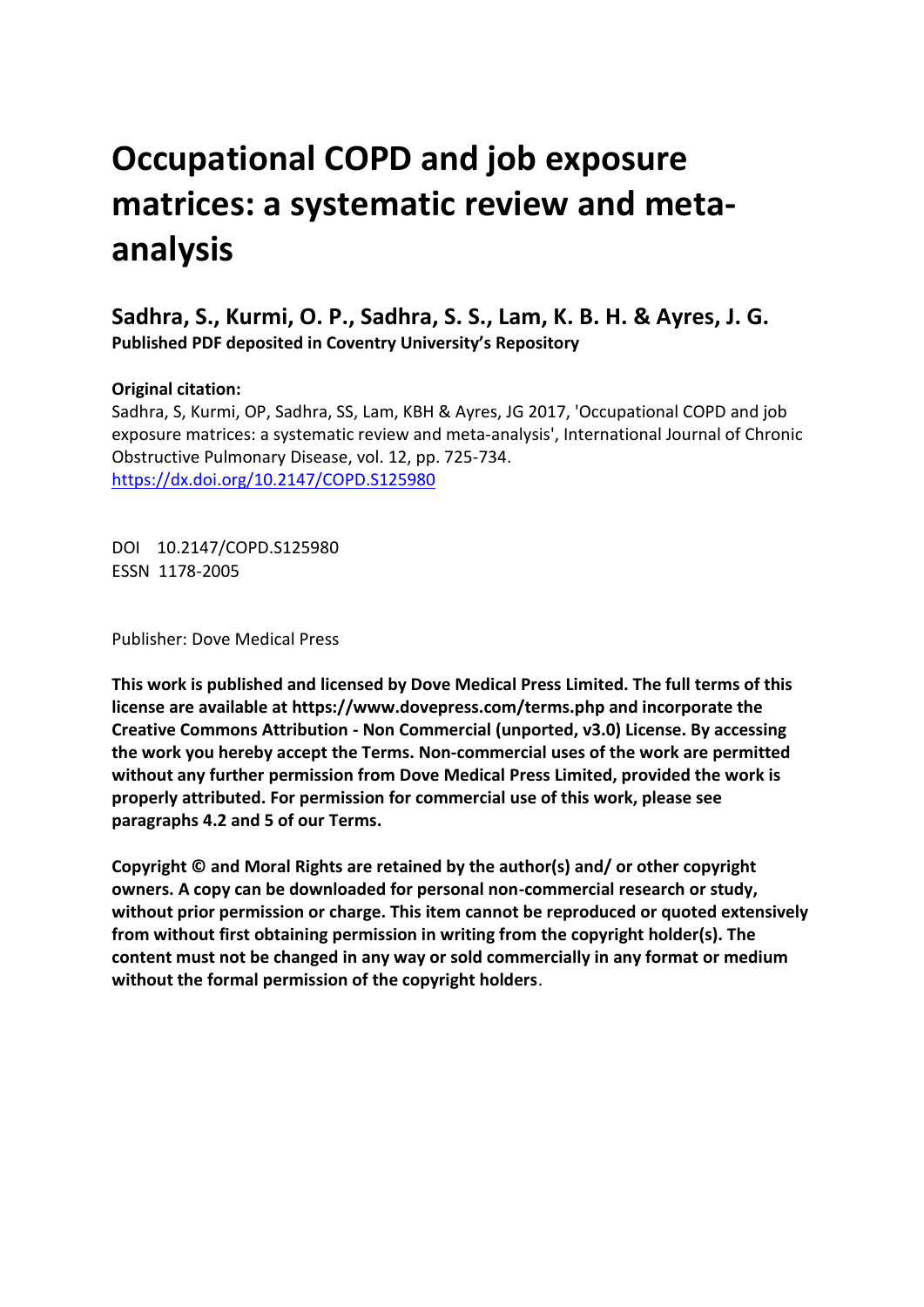#### **REVIEW**

**725** 

# Occupational COPD and job exposure matrices: a systematic review and meta-analysis

Number of times this article has been viewed This article was published in the following Dove Press journal: International Journal of COPD 22 February 2017

Steven Sadhra<sup>1</sup> Om P Kurmi2 Sandeep S Sadhra<sup>1</sup> Kin Bong Hubert Lam2 Jon G Ayres<sup>1</sup>

Institute of Occupational and Environmental Medicine, University of Birmingham, Edgbaston, of Population Health, Clinical Trial Service Unit and Epidemiological Studies Unit, University of Oxford, Birmingham, 2 Nuffield Department Oxford, UK

Correspondence: Om P Kurmi Nuffield Department of Population Health, Clinical Trial Service Unit and Epidemiological Studies Unit, University of Oxford, Richard Doll Building, Old Road Campus, Roosevelt Drive, Oxford, OX3 7LF, UK Tel +44 1865 743 927 email [om.kurmi@ndph.ox.ac.uk](mailto:om.kurmi@ndph.ox.ac.uk)



**Background:** The association between occupational exposure and COPD reported previously has mostly been derived from studies relying on self-reported exposure to vapors, gases, dust, or fumes (VGDF), which could be subjective and prone to biases. The aim of this study was to assess the strength of association between exposure and COPD from studies that derived exposure by job exposure matrices (JEMs).

**Methods:** A systematic search of JEM-based occupational COPD studies published between 1980 and 2015 was conducted in PubMed and EMBASE, followed by meta-analysis. Metaanalysis was performed using a random-effects model, with results presented as a pooled effect estimate with 95% confidence intervals (CIs). The quality of study (risk of bias and confounding) was assessed by 13 RTI questionnaires. Heterogeneity between studies and its possible sources were assessed by Egger test and meta-regression, respectively.

**Results:** In all, 61 studies were identified and 29 were included in the meta-analysis. Based on JEM-based studies, there was 22% (pooled odds ratio =1.22; 95% CI 1.18–1.27) increased risk of COPD among those exposed to airborne pollutants arising from occupation. Comparatively, higher risk estimates were obtained for general populations JEMs (based on expert consensus) than workplace-based JEM were derived using measured exposure data (1.26; 1.20–1.33 vs 1.14; 1.10–1.19). Higher risk estimates were also obtained for self-reported exposure to VGDF than JEMs-based exposure to VGDF (1.91; 1.72–2.13 vs 1.10; 1.06–1.24). Dusts, particularly biological dusts (1.33; 1.17–1.51), had the highest risk estimates for COPD. Although the majority of occupational COPD studies focus on dusty environments, no difference in risk estimates was found for the common forms of occupational airborne pollutants.

**Conclusion:** Our findings highlight the need to interpret previous studies with caution as selfreported exposure to VGDF may have overestimated the risk of occupational COPD. **Keywords:** COPD, occupation, airborne substances, job exposure matrices

### **Introduction**

 The importance of occupational exposure as a cause of COPD has been recognized for debate on the relative importance of the different occupational pollutants forms (vapors, this information would be valuable when identifying suitable workplace interventions decades.1–3 A recent systematic review concluded that there is strong and consistent evidence to support a causal association between occupational exposure(s) and COPD.4 Recent reviews have identified associations between a few specific occupational pollutants, mainly dusts (silica, wood, coal, cotton, and grain) and fumes (rubber, welding, and cadmium), and the development of COPD.<sup>4,5</sup> However, there is still an ongoing gases, dusts, fumes, fibers, and mists) to which individuals may be exposed at work; and when planning adjustments at work for individuals either at risk of developing work-related COPD or when improving work ability in individuals with COPD.

International Journal of COPD 2017:12 725–734

CCC 1 © S 2017 Sadhra et al. This work is published and licensed by Dove Medical Press Limited. The full terms of this license are available at <https://www.dovepress.com/terms.php><br>[hereby accept the Terms](http://www.dovepress.com/permissions.php). Non-commercial us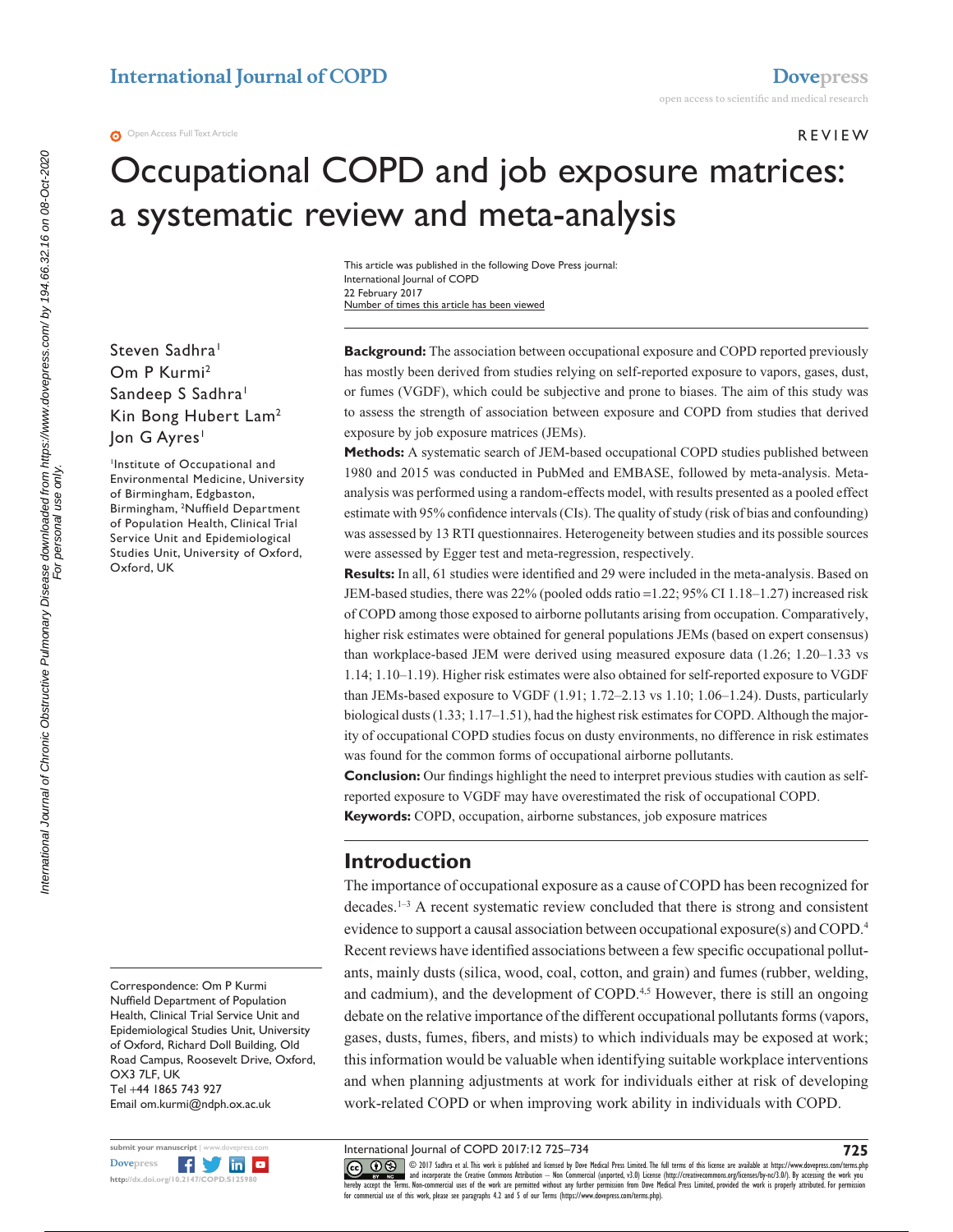**[Dovepress](www.dovepress.com)** 

 able and, where present, are usually limited to a few industries and substances. In the absence of measured exposure data, epidemiological studies have relied on self-reported exposure The assessment of occupational exposure requires collection of personal exposure data, which are often not avail-(questionnaires) to either specific substances $6-8$  or a combination of airborne substances, typically vapors, gases, dusts, or fumes (VGDF), $9-11$  which could be prone to recall bias.

 Over the past two decades, job exposure matrices (JEMs) expert knowledge of industries, work environments, and pollutant forms (vapors, gases, dusts, fumes, fibers, and have been increasingly used to estimate occupational exposures, particularly in large-scale epidemiological studies, as they are relatively easy to use and are economic. The majority of JEMs are based on general population<sup>12,13</sup> and rely on determinants of occupational exposure to assign exposures to a standard job classification coding system. A few workbased JEMs have also been developed, which make use of actual measured data (current or historical) from particular work sites for the population of interest.<sup>14,15</sup> Regardless of JEM types their use has allowed the assignation of exposure to specific substances as well as the full range of individual mists) found in occupational settings.

This systematic review of JEM-based studies on occupational COPD aims to address the following questions:

- 1. Do different JEM types (based on general population ferent pollutant forms including the common aggre and workplace) provide similar risk estimates for difgate VGDF?
- 2. Are pollutant forms such as gases, vapors, fumes, and fibers as important as dusts in the development of occupational COPD?
- 3. Is the strength of association between different COPD phenotypes and occupational airborne pollutants consistent in JEM-based studies?

#### **Methods**

# Study eligibility criteria, search strategy, and terms

 We carried out a systematic review and meta-analysis of peer-reviewed articles that used JEMs to assign exposures to exposure and COPD phenotypes. The systematic review jobs for investigating the association between occupational was conducted adhering to the Preferred Reporting Items of Systematic reviews and Meta-Analysis guidelines.<sup>16</sup>

 in PubMed and EMBASE. Search terms used for the Papers published from January 1, 1980, to December 13, 2015, were identified through a systematic literature search

 peer-reviewed publications on the subject were also screened initial search are shown in [Table S1](https://www.dovepress.com/get_supplementary_file.php?f=125980.pdf). Bibliographies of to ensure that no relevant papers have been missed during our original searches.

 We used a multistage iterative process to reduce the limited to human studies and English language. We included breathlessness) only. We applied a broad definition of COPD (diagnosed by either a physician or on the basis of spirometry) and chronic bronchitis (those diagnosed by physician or those or car park attendants. Following studies were excluded: 1) studies on respiratory health effects due to smoking unless initial search pool of citations down to a final selection as shown in Figure 1. OPK and SS initially screened the titles and abstracts of all publications identified. The search was studies on adults that used a JEM to assign exposure to jobs with respiratory outcomes (COPD, chronic bronchitis, and who completed Medical Research Council questionnaires on chronic bronchitis). The definitions used are shown in [Table S2](https://www.dovepress.com/get_supplementary_file.php?f=125980.pdf) for each study. Studies on environmental (outdoor or domestic) exposure were excluded unless the exposure occurred as part of an occupation, such as in traffic wardens they are related to the workplace, for example bar staff, and



**Figure 1** Flowchart of the number of articles in different stages of the selection strategy.

**Abbreviation:** JeMs, job exposure matrices.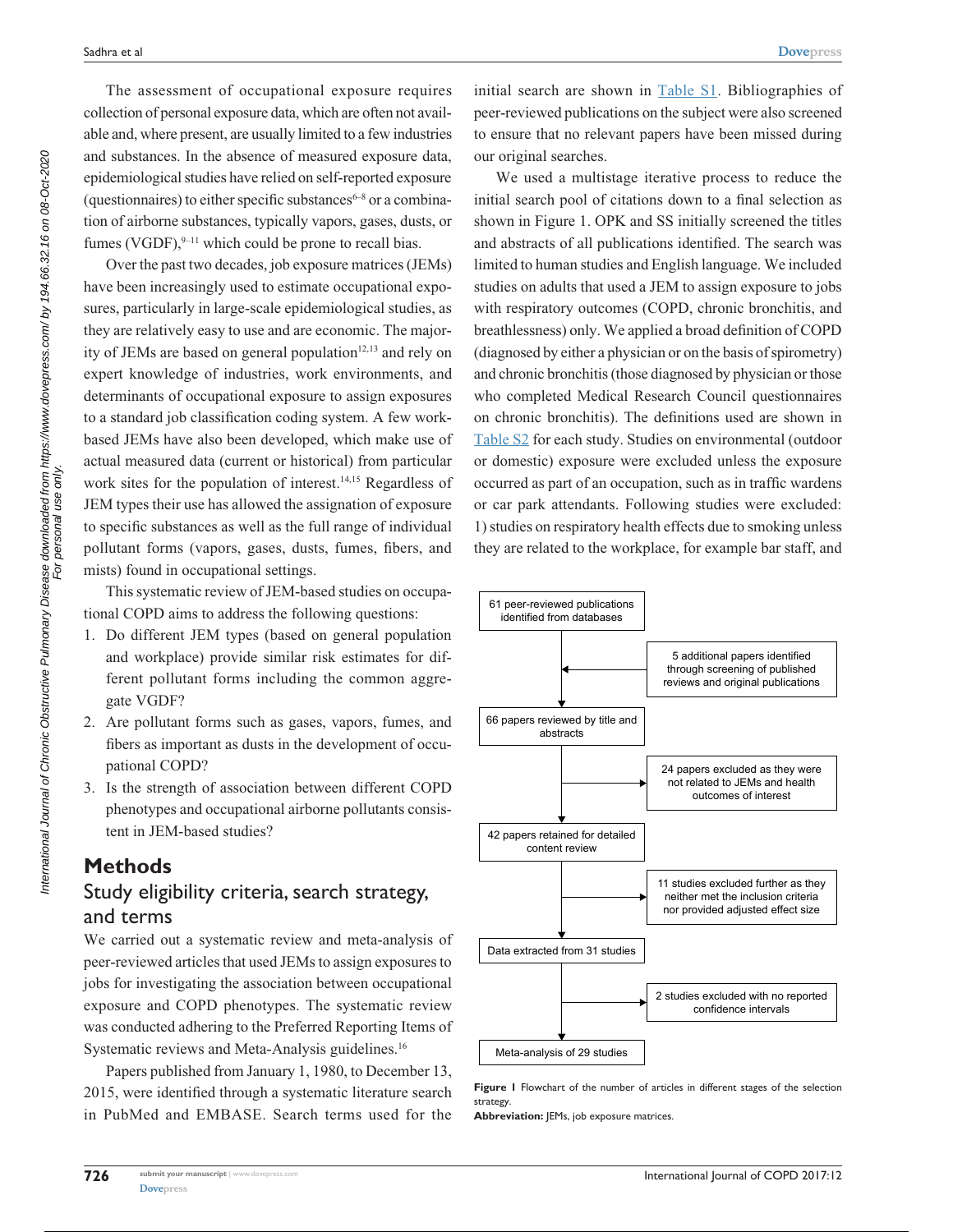2) studies on respiratory health effects from household air pollution, for example burning of solid fuel. Case reports and articles not related to occupation and the prespecified respiratory outcomes were also excluded.

#### Data extraction and quality assessment

 eral population or workplace based), study design, types of occupational airborne pollutants (specific substances), formulations (paints and adhesives) and the six broader Information from selected publications were extracted independently by two reviewers SS and SSS using a predefined template on the following: gender, study population (genforms of pollutants (vapors, gases, dusts, fumes, fibers, and mists), JEM type (whether based on general population or workplace), level of exposures assigned by the JEM (low, medium, or high), confounder(s) adjusted for, respiratory outcomes, and risk estimates. Publication(s) with any disagreement in data extraction was further reviewed by OPK. Data on effect size and 95% confidence intervals (CIs) both before and after adjustment for confounders were extracted, but only those data sets that adjusted for confounders including smoking were used in the meta-analysis.

 For studies conducted in the workplace, it was noted whether workplace-measured exposure data were used to inform the development of the JEM. All exposure estimates derived using a specified expert JEM were labeled as JEM based. Risk estimates for self-reported exposures were also recorded (where available) in the selected JEMbased studies.

The majority of JEMs provided respiratory risk estimates for one of the six broad forms of pollutants: vapors, gases, dusts, fumes, fibers, or mists, or the aggregate VGDF (exposed to one of the four pollutant forms). In cases where JEMs provided risk estimates for specific airborne chemical/ materials, those were allocated by SS and OPK to one of the six broad forms of pollutants. For example, JEM-based risk estimates for paints, cement, and asbestos were classified as exposed to vapors, dusts, and fibers, respectively.

 collated on whether the assigned exposure was for the current medium, high) was also recorded. Of the different JEM types, For each of the exposure estimates, information was also job, longest-held job, or an estimate of cumulative lifetime exposure, and where specified the level of exposure (low, the ALOHA JEM has been commonly used to investigate occupational COPD in particular for exposures to mineral dusts, biological dusts, and gases/fume.<sup>13</sup>

The quality of each selected study was assessed independently by two authors (KBHL and OPK) using the RTI

 Item Bank for Assessing Risk of Bias and Confounding reporting, and confounding) and an overall assessment. Responses to these RTI items consist of "yes" and "no", plus risk bias, and "cannot determine" and "partially" as "unclear for Observational Studies of Interventions or Exposures,<sup>17</sup> with 13 questions covering 6 domains (selection bias, detection bias, performance bias, attrition bias, selective outcome a combination of "partially", "cannot determine", and "not applicable". We recategorized those responses that reflected high quality as conveying a low-risk bias, low quality as highrisk of bias", similar to that reported by Margulis et al.<sup>18</sup>

#### Statistical analysis

 All eligible studies were pooled, and sensitivity analysis was conducted to assess the impact of methodological approaches (study design, study population, JEM types, exposure to VGDF pollutant forms, and exposure duration estimates [current job and cumulative]) by grouping them into different subgroups.<sup>19</sup> ated standard errors to estimate the pooled effect size of all studies and the subgroups. Within-group heterogeneity was assessed using  $Q$ -tests and/or  $I^2$  statistics.<sup>20</sup> As there was huge heterogeneity among studies, we used random-effects model to calculate the pooled effect estimates. We assessed publication was used to explore the sources of heterogeneity, including ant forms. All analyses were performed using STATA (version [self-reported and JEM based], exposure to different individual We used natural logarithms of odds ratio (OR) and the associbias by funnel plots and Egger regression.<sup>21</sup> Meta-regression gender, study design, JEM types, exposure period, and pollut-13; STATA, College Station, TX, USA).

# **Results**  Study selection

 and an additional 5 articles identified from screening the A total of 61 articles were identified from the initial search reference lists of previously published studies. Of them, 24 were excluded from further review as they were either not related to respiratory outcomes of interest or did not use a JEM to assign occupational exposures (Figure 1). Detailed data for the 42 studies were extracted ([Table S2\)](https://www.dovepress.com/get_supplementary_file.php?f=125980.pdf).

#### Study characteristics

woodworkers,  $14,27$  and construction workers.  $7,28,29$  Most of Of the 42 studies reviewed, 14 used JEMs that were developed using measured exposure data and applied to a specific occupational group or industry particularly of silica carbide workers,<sup>15,22</sup> cement production plant workers,<sup>23</sup> smelters,<sup>24-26</sup> these JEMs were based on personal measured data and each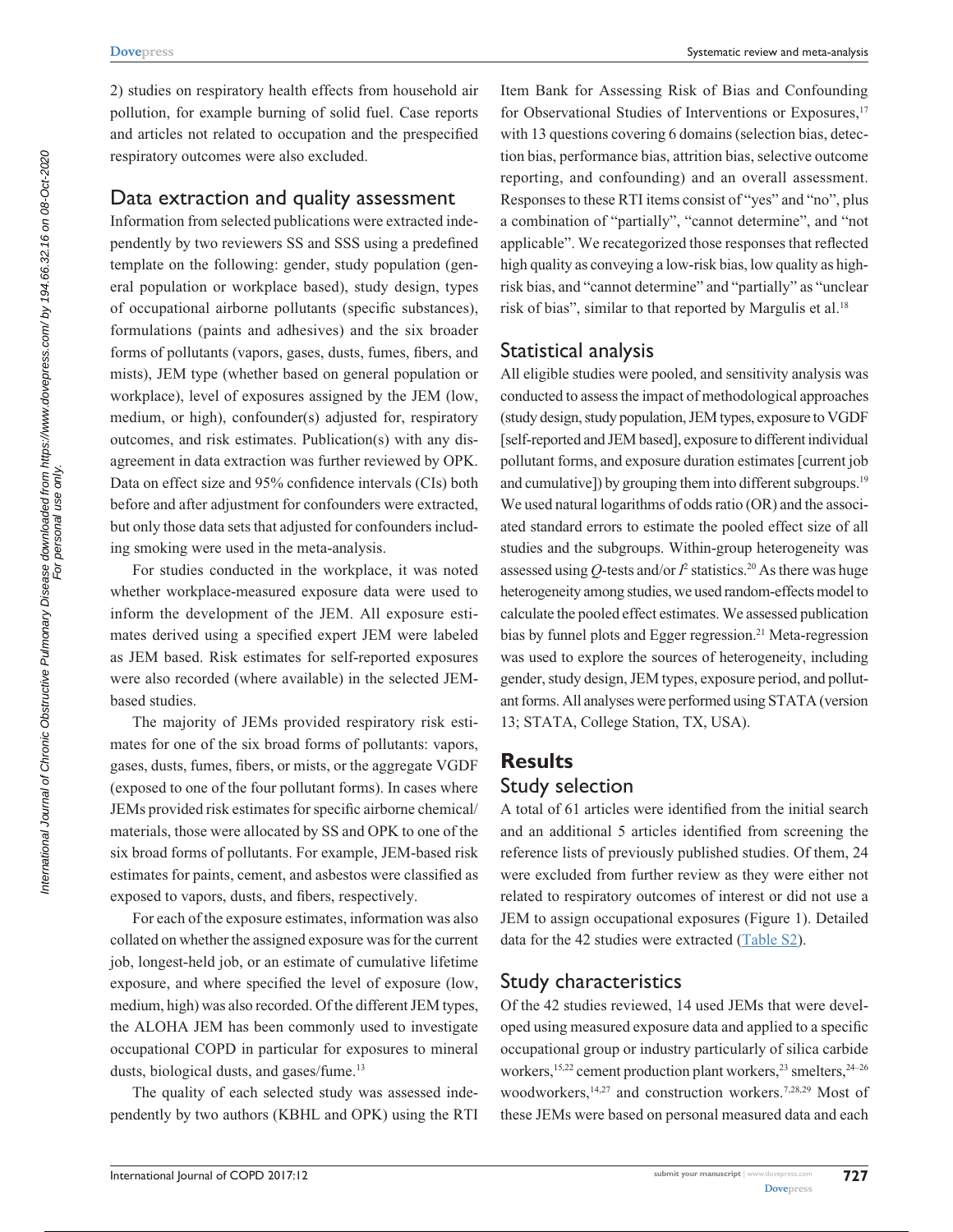current/former employee was assigned an exposure level population–based expert JEMs to assign exposures to recorded by the study authors. The remaining 28 studies used general jobs, the most commonly used JEM being the ALOHA JEM that was applied in 12 of the 42 studies. The other general population JEMs used by researchers were the Blanc JEM,<sup>10,11,30,31</sup> the NIOSH JEM,<sup>9,32</sup> and the MRC JEM.<sup>33-35</sup>

 We included 29 studies for meta-analysis; 13 were excluded which either did not meet the inclusion criteria or did not provide adjusted effect size estimates for meta-analysis.

Most of the studies had low risk of bias across the domains (Table 1), although high risk of bias was noted in confounding studies, particularly in studies without adjustment for environmental tobacco smoke, and an unclear risk of detection bias was noted in the studies that did not clearly state if assessment of exposure was blinded where possible.

 A range of outcomes were reported in these 29 studies, COPD (n=17). Altogether these papers provided 575 including shortness of breath (n=5), chronic bronchitis (n=15), COPD diagnosed by physician (n=10), and spirometry-defined

**Table 1** Results of quality assessment of the 29 studies included in the meta-analysis

| <b>References</b>                | Types of bias assessed and question numbers                         |                          |                    |                     |                                                      |        |                                                      |                          |                                          |           |              |                              |        |
|----------------------------------|---------------------------------------------------------------------|--------------------------|--------------------|---------------------|------------------------------------------------------|--------|------------------------------------------------------|--------------------------|------------------------------------------|-----------|--------------|------------------------------|--------|
|                                  | Selection bias,<br>confounding<br>$(2 \text{ and } 3 \text{ only})$ |                          |                    | Performance<br>bias | Detection bias,<br>confounding<br>$(6 \text{ only})$ |        | <b>Attrition bias,</b><br>detection<br>bias (8 only) |                          | <b>Selective</b><br>outcome<br>reporting |           | Confounding  | <b>Overall</b><br>assessment |        |
|                                  |                                                                     | $\mathbf{2}$             | 3                  | 4                   | 5                                                    | 6      | $\overline{7}$                                       | 8                        | 9                                        | 10        | $\mathbf{H}$ | 12                           | 13     |
| Paulin et al <sup>37</sup>       | $+$                                                                 | $^{+}$                   | $+$                | $^{+}$              | ŗ                                                    | $^{+}$ | $\bullet$                                            | $\bullet$                | $+$                                      | $\bullet$ | $^{+}$       | $\overline{\phantom{0}}$     | $^{+}$ |
| Toren and Jarvholm <sup>38</sup> | $+$                                                                 | $+$                      | $+$                | $^{+}$              | 1                                                    | $+$    | $+$                                                  | $+$                      |                                          |           | $^{+}$       |                              | $^{+}$ |
| Dijkstra et al <sup>39</sup>     | $^{+}$                                                              | $+$                      | $+$                | ŗ                   | ,                                                    | $+$    | ٠                                                    | $+$                      | $^+$                                     |           | $^{+}$       | $+$                          | $^{+}$ |
| Doney et al <sup>9</sup>         | $^{+}$                                                              | $^{+}$                   | $^{+}$             | ŗ                   | ,                                                    | $^{+}$ |                                                      | ŗ                        |                                          | ٠         | $^{+}$       | $^{+}$                       | $^{+}$ |
| Rodriguez et al <sup>40</sup>    | $+$                                                                 | $^{+}$                   | $^{+}$             | $^{+}$              |                                                      | $^{+}$ |                                                      |                          |                                          |           | $^{+}$       | $\equiv$                     | $^{+}$ |
| Hansell et al <sup>6</sup>       | $+$                                                                 | $+$                      | $+$                | ŗ                   | ,                                                    | $+$    |                                                      |                          |                                          |           | $^{+}$       |                              | $^{+}$ |
| Pallasaho et al <sup>41</sup>    | $^{+}$                                                              | $^{+}$                   | $^{+}$             | $^{+}$              | ,                                                    | $^{+}$ | $+$                                                  |                          | $\, +$                                   |           | $^{+}$       |                              | $^{+}$ |
| Darby et al <sup>10</sup>        | $+$                                                                 | $+$                      | $+$                | ŗ                   | 1                                                    | $+$    |                                                      |                          |                                          |           | $^{+}$       | $+$                          | ŗ      |
| Mehta et al <sup>42</sup>        | $+$                                                                 | $+$                      | ì                  | $^{+}$              | 1                                                    | $+$    | $^{+}$                                               | $+$                      |                                          |           | $^{+}$       |                              | $^{+}$ |
| Nordby et al <sup>23</sup>       | $^{+}$                                                              | $+$                      | ŗ                  | $^{+}$              | 1                                                    | $^{+}$ |                                                      |                          |                                          |           | $^{+}$       |                              | $^{+}$ |
| Govender et al <sup>43</sup>     | $^{+}$                                                              | $^{+}$                   | ì                  | $^{+}$              | 1                                                    | $^{+}$ | ٠                                                    | $\bullet$                |                                          |           | $^{+}$       |                              | $^{+}$ |
| Soyseth et al <sup>24</sup>      | $^{+}$                                                              | $+$                      | ŗ                  | $^{+}$              | ŗ                                                    | $^{+}$ | $^{+}$                                               | ŗ                        |                                          | $\bullet$ | $^{+}$       | $^{+}$                       | $^{+}$ |
| Skorge et al <sup>44</sup>       | $+$                                                                 | $^{+}$                   | $\overline{+}$     | $^{+}$              |                                                      | $^{+}$ | $+$                                                  |                          | $^+$                                     |           | $^{+}$       |                              | $^{+}$ |
| Jacobsen et al <sup>14</sup>     | $^{+}$                                                              | $\overline{\phantom{0}}$ | ì                  | $^{+}$              | 1                                                    | $+$    | $^{+}$                                               | $\overline{\phantom{0}}$ |                                          |           | $^{+}$       |                              | $^{+}$ |
| Blanc et al <sup>31</sup>        | $+$                                                                 | ŗ                        | $\overline{\cdot}$ | $^{+}$              | ŗ                                                    | $^{+}$ |                                                      | $\! + \!\!\!\!$          |                                          |           | $^{+}$       |                              | $^{+}$ |
| Blanc et al <sup>30</sup>        | $^{+}$                                                              | ŗ                        | $\overline{+}$     | $^{+}$              | ,                                                    | $^{+}$ |                                                      |                          | $^+$                                     |           | $^{+}$       |                              | $^{+}$ |
| Rodriguez et al <sup>45</sup>    | $+$                                                                 | $^{+}$                   | $\ddot{+}$         | $^{+}$              | 1                                                    | $+$    |                                                      | $\bullet$                |                                          |           | $+$          |                              | $+$    |
| Jacobsen et al <sup>27</sup>     | $^{+}$                                                              | $\overline{\phantom{0}}$ | ì                  | $^{+}$              |                                                      | $^{+}$ | $+$                                                  | $+$                      |                                          | $\bullet$ | $^{+}$       |                              | $^{+}$ |
| Weinmann et al <sup>32</sup>     | $^{+}$                                                              | $\overline{\phantom{0}}$ | $\ddot{+}$         | $^{+}$              |                                                      | $^{+}$ |                                                      | $+$                      |                                          |           | $^{+}$       |                              | $^{+}$ |
| Matheson et al <sup>46</sup>     | $+$                                                                 | $+$                      | ì                  | $+$                 | ŗ                                                    | $+$    |                                                      |                          |                                          |           | $+$          |                              | $+$    |
| Sunyer et al <sup>47</sup>       | $+$                                                                 | $+$                      | $^{+}$             | $^{+}$              | 1                                                    | $+$    | $^{+}$                                               | $^{+}$                   |                                          |           | $^{+}$       |                              | $^{+}$ |
| de Meer et al <sup>48</sup>      | $+$                                                                 | $+$                      | $^{+}$             | ı                   | 1                                                    | $^{+}$ |                                                      | $+$                      |                                          |           | $^{+}$       |                              | $^{+}$ |
| Trupin et al <sup>11</sup>       | $+$                                                                 | $^{+}$                   | ì                  | $^{+}$              | ŗ                                                    | $^{+}$ |                                                      |                          |                                          |           | $^{+}$       |                              | $^{+}$ |
| Mastrangelo et al <sup>49</sup>  | $^{+}$                                                              | $^{+}$                   | ì                  | $^{+}$              | 1                                                    | $^{+}$ |                                                      | ٠                        |                                          |           | $^{+}$       |                              | $^{+}$ |
| Zock et al <sup>50</sup>         | $^{+}$                                                              | $+$                      | $^{+}$             | ŗ                   | ŗ                                                    | $^{+}$ |                                                      | $+$                      |                                          |           | $^{+}$       |                              | $^{+}$ |
| Albin et al <sup>7</sup>         | $^{+}$                                                              | $+$                      | $+$                | ŗ                   | ŗ                                                    | $+$    |                                                      |                          |                                          |           | $^{+}$       |                              | $^+$   |
| Sunyer et al <sup>13</sup>       | $^{+}$                                                              | $^{+}$                   | $+$                | ŗ                   | ,                                                    | $^{+}$ |                                                      |                          |                                          |           | $^{+}$       |                              | $^{+}$ |
| Hsairi et al <sup>33</sup>       | $^{+}$                                                              | $^{+}$                   | $^{+}$             | $^{+}$              |                                                      |        |                                                      |                          |                                          |           | $^{+}$       |                              | $^{+}$ |
| Bakke et al <sup>51</sup>        | $^{+}$                                                              | $+$                      | $^{+}$             | $^{+}$              | ,                                                    | $^{+}$ |                                                      | $+$                      | $^+$                                     | $\bullet$ | $^{+}$       |                              | ŗ      |

**Notes:** •, not applicable; +, low risk of bias; -, high risk of bias; ?, unclear risk of bias. List of the 13 questions from the RTI Item Bank are as follows: 1. Do the inclusion/ exclusion criteria vary across the comparison groups of the study? 2. Does the strategy for recruiting participants into the study differ across groups? 3. Is the selection of the comparison group inappropriate? 4. Does the study fail to account for important variations in the execution of the study from the proposed protocol? 5. was the assessor not blinded to the outcome, exposure, or intervention status of the participants? 6. were valid and reliable measures not used or not implemented consistently across all study participants to assess inclusion/exclusion criteria, intervention/exposure outcomes, participant benefits and harms, and potential confounders? 7. Was the length of follow-up different across study groups? 8. In cases of missing data (eg, overall or differential loss to follow-up for cohort studies or missing exposure data for case–control studies), was the impact not assessed (eg, through sensitivity analysis or other adjustment method)? 9. Are any important primary outcomes missing from the results? 10. Are any important harms or adverse events that may be a consequence of the intervention/exposure missing from the results? 11. Did the study fail to balance the allocation between the groups or match groups (eg, through stratification, matching, propensity scores)? 12. Were important confounding variables not taken into account in the design and/or analysis (eg, through matching, stratification, interaction terms, multivariate analysis, or other statistical adjustment such as instrumental variables)? 13. Are results believable taking study limitations into consideration?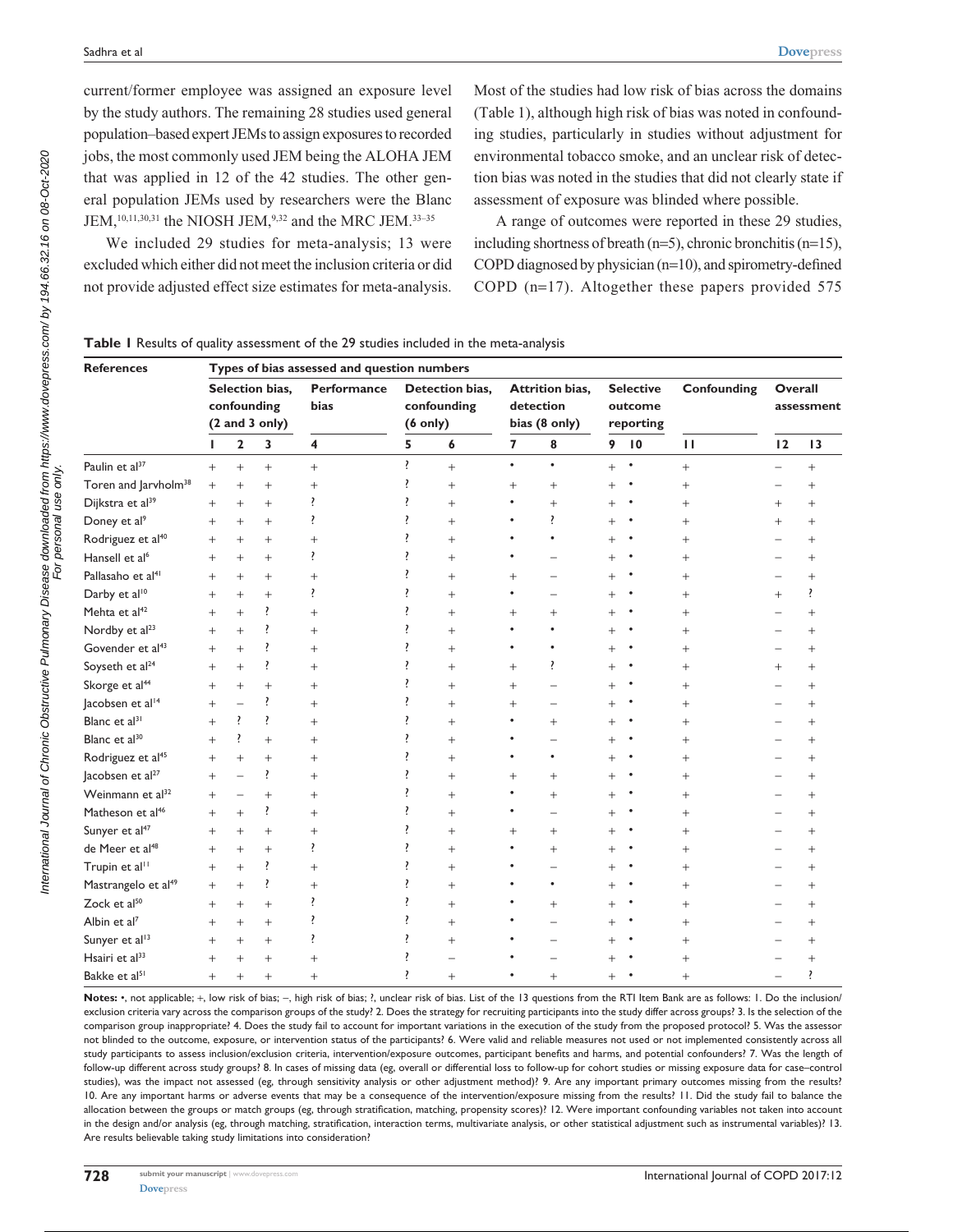individual risk estimates for one of the following pollutant forms: vapors, gases, dusts, fumes, fibers, and VGDF. Dust followed by fumes (n=133), with fibers and fumes being least common  $(n<20)$ . In addition, nine studies included risk was the most commonly reported form of pollutant (n=312), estimates for self-reported exposures to VGDF.

# Meta-analysis, risk estimates, and heterogeneity

 The main results are shown in Table 2. Overall, there was little but significant heterogeneity among the studies  $(I<sup>2</sup>=46.8%$ ,

*P*<0.001), reducing only slightly (to 39.6%) when restricted to studies that defined COPD by spirometry. The pooled risk estimate was significantly higher  $(P<0.001)$  among the studies that used self-reported physician diagnosis (1.36; 95% CI 1.26–1.47) compared to those that defined COPD by spirometry (1.16; 1.12–1.20), giving an overall 22% increase for general population–based studies (vs workplace) and case–control studies (vs other designs). We also observed a 28% higher risk for occupational exposures based on in odds (95% CI 18%–27%) across all studies. Females tended to have higher COPD risk than males, and likewise

|  |  | Table 2 Occupational exposure and COPD from JEM-based studies |
|--|--|---------------------------------------------------------------|
|  |  |                                                               |

| <b>Subgroup types</b>     | <b>Physician-diagnosed COPD</b> |                                                                   |                                                                                         |          | <b>Based on spirometry</b>                                       |                                       | Physician- or spirometry-based<br><b>COPD</b> |                                                                       |                          |  |
|---------------------------|---------------------------------|-------------------------------------------------------------------|-----------------------------------------------------------------------------------------|----------|------------------------------------------------------------------|---------------------------------------|-----------------------------------------------|-----------------------------------------------------------------------|--------------------------|--|
|                           | N                               | Heterogeneity OR* (95% CI)<br>$(I^2 \Gamma \times J;$<br>P-value) |                                                                                         | N        | Heterogeneity OR* (95% CI) N<br>(I <sup>2</sup> [%];<br>P-value) |                                       |                                               | Heterogeneity OR* (95% CI)<br>$(I^2 \Gamma \mathcal{S}$ ;<br>P-value) |                          |  |
| All (JEM studies)         |                                 | $101,118$ 46.2; < 0.001                                           | $1.36(1.26 - 1.47)$                                                                     |          | $160$ 39.6; < 0.001                                              | $1.16$ (1.12-1.20) 278 46.8; < 0.001  |                                               |                                                                       | $1.22(1.18 - 1.27)$      |  |
| Gender                    |                                 |                                                                   |                                                                                         |          |                                                                  |                                       |                                               |                                                                       |                          |  |
| Males only                | 49                              | 43.2; 0.001                                                       | $1.37(1.22 - 1.55)$                                                                     | 21       | 0.0; 0.935                                                       | $1.30$ (1.11–1.53) 70                 |                                               | 28.3; 0.017                                                           | $1.32(1.21 - 1.45)$      |  |
| Females only              | 9                               | 0.0; 0.606                                                        | 2.56 (1.95-3.36)                                                                        | 8        | 0.0; 0.503                                                       | $1.17(0.94 - 1.45)$ 37                |                                               | 30.0; 0.046                                                           | $1.78(1.42 - 2.23)$      |  |
| Males and                 | 50                              | 45.9; < 0.001                                                     | $1.23$ (1.10-1.36)                                                                      |          | $121$ 48.0; < 0.001                                              | $1.15$ (1.11–1.20) 171 49.3; < 0.001  |                                               |                                                                       | $1.18(1.14-1.23)$        |  |
| females                   |                                 |                                                                   |                                                                                         |          |                                                                  |                                       |                                               |                                                                       |                          |  |
| Study design              |                                 |                                                                   |                                                                                         |          |                                                                  |                                       |                                               |                                                                       |                          |  |
| Cross-sectional           | 80                              | 35.3; 0.001                                                       | $1.30(1.18 - 1.44)$                                                                     | 87       | 31.9; 0.003                                                      | $1.13$ (1.04–1.23) 167 35.1; <0.001   |                                               |                                                                       | $1.21(1.13 - 1.29)$      |  |
| Case-control              | 4                               | 29.8; 0.139                                                       | $2.35(1.63 - 3.38)$                                                                     | 34       | 41.2; 0.0017                                                     | $1.61$ (1.40-1.84) 58                 |                                               | 54.4; < 0.001                                                         | $1.75(1.51 - 2.01)$      |  |
| Cohort<br>(longitudinal)  | 24                              | 66.6; $< 0.001$                                                   | $1.24$ ( $1.14 - 1.34$ )                                                                | 39       | 0.0; 0.622                                                       | $1.08(1.06 - 1.10)$ 53                |                                               | 26.8; 0.041                                                           | $1.11(1.08-1.14)$        |  |
| JEM types                 |                                 |                                                                   |                                                                                         |          |                                                                  |                                       |                                               |                                                                       |                          |  |
| General                   | 108                             | 45.6; < 0.001                                                     | $1.41(1.28 - 1.56)$                                                                     |          | $132$ 39.1; < 0.001                                              | $1.19(1.12 - 1.25)$ 240 45.7; < 0.001 |                                               |                                                                       | $1.26$ (1.20-1.33)       |  |
| population                |                                 |                                                                   |                                                                                         |          |                                                                  |                                       |                                               |                                                                       |                          |  |
| Workplace<br>based        | $\overline{10}$                 | 33.4; 0.141                                                       | $1.20$ ( $1.11 - 1.45$ )                                                                | 28       | 37.2; 0.026                                                      | $1.10(1.06 - 1.15)$ 38 47.3; 0.001    |                                               |                                                                       | $1.14(1.10-1.19)$        |  |
| Exposure period           |                                 |                                                                   |                                                                                         |          |                                                                  |                                       |                                               |                                                                       |                          |  |
| Current/                  | 73                              | 46.4: < 0.001                                                     | $1.50(1.34 - 1.68)$                                                                     |          | $101$ 35.8; <0.001                                               | $1.18$ (1.13–1.24) 174 47.3; <0.001   |                                               |                                                                       | $1.28$ (1.22–1.35)       |  |
| longest-held job          |                                 |                                                                   |                                                                                         |          |                                                                  |                                       |                                               |                                                                       |                          |  |
| Cumulative                | 35                              | 33.5; 0.030                                                       | $1.16(0.96 - 1.41)$                                                                     | 29       | 60.3; < 0.001                                                    | $1.22$ (1.01-1.48) 64 48.2; < 0.001   |                                               |                                                                       | $1.19(1.05 - 1.36)$      |  |
| exposure                  |                                 |                                                                   |                                                                                         |          |                                                                  |                                       |                                               |                                                                       |                          |  |
| Exposure to VGDF          |                                 |                                                                   |                                                                                         |          |                                                                  |                                       |                                               |                                                                       |                          |  |
| Self-reported             | 26                              | 2.7; 0.424                                                        | $2.33(2.12 - 2.56)$                                                                     | 18       | 0.0; 0.501                                                       | $1.47(1.30 - 1.66)$ 44                |                                               | 44.8; 0.001                                                           | $1.91(1.72 - 2.13)$      |  |
| JEM based                 | 23                              | 44.5; 0.012                                                       | $1.19(1.10 - 1.30)$                                                                     | 17       | 66.8; $<$ 0.001                                                  | $1.07(0.92 - 1.25)$ 40                |                                               | 58.8; $<$ 0.001                                                       | $1.10(1.06 - 1.24)$      |  |
| Level of exposure to VGDF |                                 |                                                                   |                                                                                         |          |                                                                  |                                       |                                               |                                                                       |                          |  |
| Low                       | T                               |                                                                   | $0.99(0.63 - 1.56)$                                                                     | 3        | 91.7; < 0.001                                                    | $0.72(0.17-3.08)$ 4                   |                                               | 89.4; < 0.001                                                         | $0.77(0.29 - 2.05)$      |  |
| Medium                    | $\overline{4}$                  | 72.4; 0.012                                                       | $1.07(0.75 - 1.54)$                                                                     | $\equiv$ |                                                                  |                                       | 4                                             | 72.4; 0.012                                                           | $1.07(0.75 - 1.54)$      |  |
| High                      | 5                               | 44.4; 0.126                                                       | $1.37(1.00 - 1.86)$                                                                     | 5        | 20.6; 0.283                                                      | $1.34(1.07 - 1.68)$ 10                |                                               | 26.9; 0.196                                                           | $1.36$ ( $1.14 - 1.63$ ) |  |
|                           |                                 |                                                                   | Exposure to the six individual pollutants forms (includes author assigned) <sup>†</sup> |          |                                                                  |                                       |                                               |                                                                       |                          |  |
| Vapors                    | 4                               | 53.5; 0.009                                                       | $1.24(0.88 - 1.77)$                                                                     | 24       | 16.1; 0.239                                                      | $1.26$ ( $1.10 - 1.44$ ) 38           |                                               | 33.3; 0.026                                                           | $1.24$ (1.08-1.42)       |  |
| Gases                     | 26                              | 0.0; 0.610                                                        | $1.09(0.97 - 1.21)$                                                                     | 23       | 10.4; 0.319                                                      | $1.12(1.01 - 1.25)$ 49                |                                               | 0.0; 0.509                                                            | $1.10(1.04 - 1.17)$      |  |
| <b>Dusts</b>              | 62                              | 49.1; < 0.001                                                     | $1.44$ (1.24–1.66)                                                                      | 97       | 23.8; 0.024                                                      | $1.12$ (1.08-1.16) 155 39.3; < 0.001  |                                               |                                                                       | $1.37(1.30 - 1.45)$      |  |
| Biological dusts          | 26                              | $67.1$ ; $< 0.001$                                                | $1.90(1.39 - 2.59)$                                                                     | 33       | 10.6; 0.294                                                      | $1.16(1.06 - 1.28)$ 59                |                                               | 49.6; < 0.001                                                         | $1.33$ (1.17-1.51)       |  |
| Mineral dust              | 25                              | 0.0; 0.664                                                        | $1.20(1.09 - 1.31)$                                                                     | 37       | 0.0; 0.936                                                       | $1.07(1.04 - 1.09)$ 62                |                                               | 0.0; 0.837                                                            | $1.07(1.05 - 1.09)$      |  |
| <b>Fumes</b>              | 33                              | 14.6; 0.232                                                       | $1.17(1.03 - 1.34)$                                                                     | 34       | 9.0; 0.320                                                       | $1.14(1.09 - 1.21)$ 67                |                                               | 11.6; 0.218                                                           | $1.16(1.09 - 1.23)$      |  |
| <b>Fibers</b>             | 3                               | 71.0; 0.032                                                       | 2.99 (0.66-13.59) 2                                                                     |          | 0.0; 0.432                                                       | $1.34(0.72 - 2.47)$ 5                 |                                               | 48.8; 0.099                                                           | $1.76(0.89 - 3.47)$      |  |

**Notes:** N is the number of individual point risk estimates from the studies; \*compared to nonexposed individuals; † exposures to specific substances from JEM studies were assigned by authors SS and OPK to one of the six pollutant forms, that is, vapors, gases, dusts, fumes, fibers, and mists, and VGDF. For example, the reported JEM risk estimates for silica were assigned to dust.

**Abbreviations:** JEM, job exposure matrices; OR, odds ratio; CIs, confidence intervals; VGDF, vapors, gases, dust, or fumes.

**729**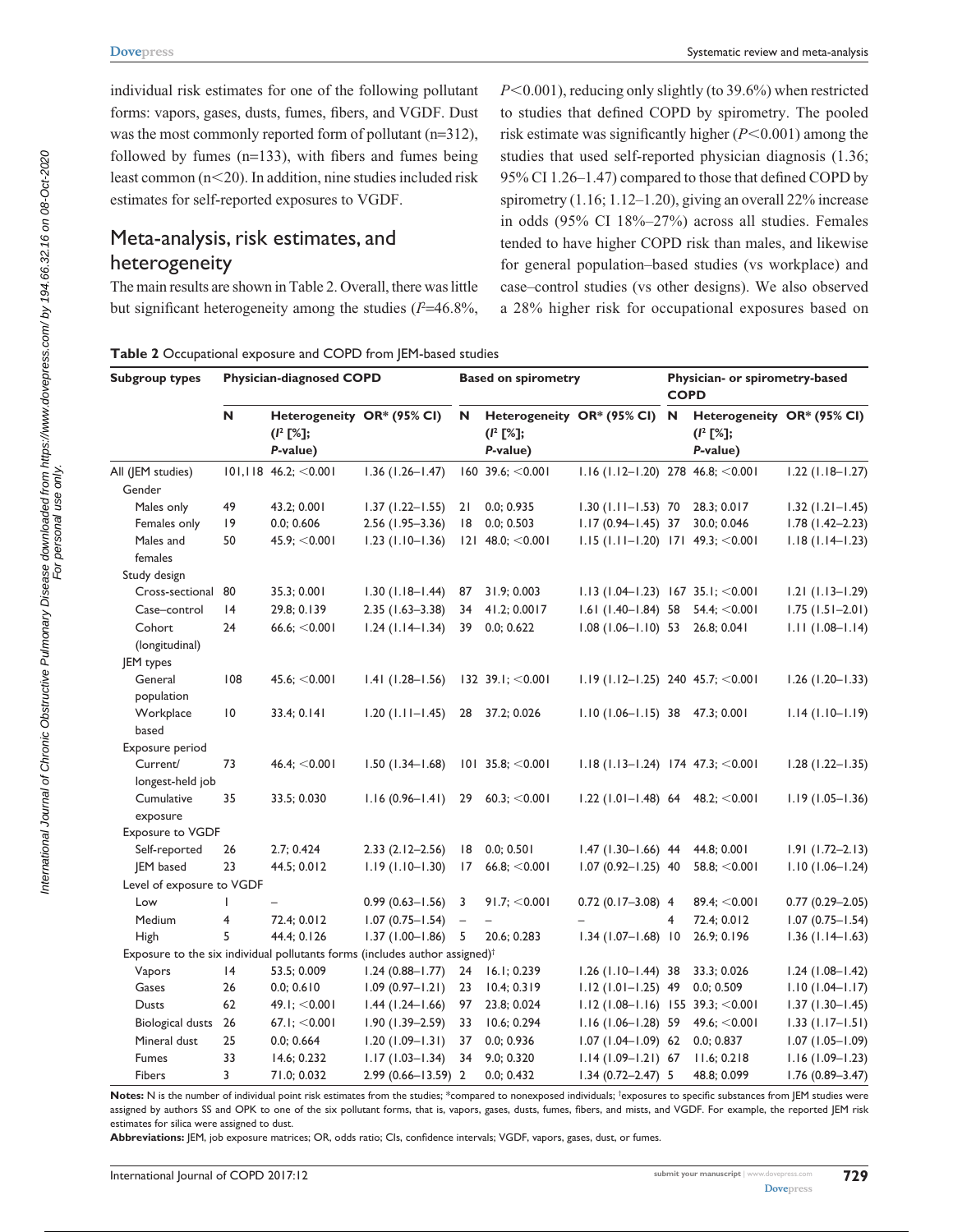current/longest-held job compared to cumulative historical exposure (19%). Higher risk estimates were reported in studies that used expert general population JEMs (1.26; 1.20–1.33) compared to work-based JEMs (1.14; 1.10–1.19) derived using measured exposure data.

 (1.10; 1.06–1.24) compared to those with self-reported JEM-based studies showed a dose–response effect. As was found for VGDF. Biological dusts (1.33; 1.17–1.51) produced higher risk estimates than mineral dusts (1.07; JEM-based studies provided more modest risk estimate VGDF exposure (1.91; 1.72–2.13). Exposure levels among for the individual pollutants forms, no material difference 1.05–1.09; Table 2).

 breathlessness and chronic bronchitis was higher among Substantial heterogeneity was observed in studies reporting chronic bronchitis as an outcome, but not for breathlessness (Table 3). Similar to COPD, the pooled effect size for

 of pollutants. However, studies using workplace-based JEMs those with current/longest-held job compared to cumulative historical exposure. Risk estimates from JEM-based studies were also attenuated compared to those using self-reported exposures. Similarly, there was no significant difference in terms of the magnitude of association across different forms gave a higher pooled effect estimate (1.73; 1.37–2.19) for chronic bronchitis compared to those that used JEMs for the community (1.29; 1.23–1.35).

(bias  $=0.50$ ,  $P<0.001$ ; Figure 2), and combined COPD (bias  $=0.63$ ,  $P<0.001$ ; Figure 3) as outcomes. However, Funnel plots and Egger tests showed some evidence of publication bias for studies with self-reported physiciandiagnosed COPD (bias  $=0.64$ ,  $P<0.001$ ), chronic bronchitis (bias =0.36, *P*=0.022), spirometry-diagnosed COPD the plots suggested no publication bias for breathlessness (bias =0.37, *P*=0.135).

**Table 3** Occupational exposure and respiratory symptoms and chronic bronchitis from JEM-based studies

| <b>Subgroup types</b>                                                       |                | <b>Breathlessness</b>                 |                     |              | <b>Chronic bronchitis</b>            |                     |  |  |
|-----------------------------------------------------------------------------|----------------|---------------------------------------|---------------------|--------------|--------------------------------------|---------------------|--|--|
|                                                                             | $\mathbf N$    | Heterogeneity<br>$(I^2 [%]; P-value)$ | OR (95% CI)         | $\mathbf N$  | Heterogeneity<br>$(I2 [%]; P-value)$ | OR (95% CI)         |  |  |
| All (JEM studies)                                                           | 56             | 0.0; 0.518                            | $1.24$ (1.17-1.31)  | 228          | 53.7; < 0.001                        | $1.33(1.26 - 1.40)$ |  |  |
| Gender                                                                      |                |                                       |                     |              |                                      |                     |  |  |
| Males only                                                                  | 30             | 24.4; 0.115                           | $1.25(1.14-1.38)$   | 81           | 73.5; < 0.001                        | $1.31(1.20 - 1.42)$ |  |  |
| Females only                                                                | 17             | 0.0; 0.962                            | $1.32(1.19 - 1.48)$ | 53           | 28.5; 0.030                          | $1.22(1.08 - 1.38)$ |  |  |
| Males and females                                                           | 9              | 0.0; 0.754                            | $1.13(0.98 - 1.31)$ | 94           | 12.5; 0.163                          | $1.37(1.29 - 1.45)$ |  |  |
| Study design                                                                |                |                                       |                     |              |                                      |                     |  |  |
| Cross-sectional                                                             | 24             | 20.8; 0.179                           | $1.23$ (1.14–1.34)  | 194          | 56.5; < 0.001                        | $1.36(1.28 - 1.44)$ |  |  |
| Case-control                                                                |                |                                       |                     | -            |                                      |                     |  |  |
| Cohort (longitudinal)                                                       | 32             | 0.0; 0.797                            | $1.28(1.15 - 1.41)$ | 34           | 25.4; 0.091                          | $1.20(1.08 - 1.34)$ |  |  |
| JEM type                                                                    |                |                                       |                     |              |                                      |                     |  |  |
| Expert community JEMs                                                       | 56             | 0.0; 0.518                            | $1.24$ (1.17-1.31)  | 213          | 31.0; < 0.001                        | $1.29$ (1.23-1.35)  |  |  |
| Workplace-based JEMs                                                        |                |                                       |                     | 15           | 92.1; < 0.001                        | $1.73(1.37-2.19)$   |  |  |
| Exposure period                                                             |                |                                       |                     |              |                                      |                     |  |  |
| Current/longest-held job                                                    | 45             | 0.0; 0.497                            | $1.31(1.22 - 1.41)$ | 176          | 57.2; < 0.001                        | $1.33(1.25 - 1.41)$ |  |  |
| Cumulative exposure                                                         | $\mathbf{H}$   | 0.0; 0.918                            | $1.15(1.06 - 1.24)$ | 36           | 29.6; < 0.001                        | $1.27(1.14-1.42)$   |  |  |
| Exposure to VGDF                                                            |                |                                       |                     |              |                                      |                     |  |  |
| Self-reported                                                               | $\overline{2}$ | 41.4; 0.191                           | $1.35$ (1.14–1.60)  | 28           | 45.7; 0.005                          | $1.60$ (1.47-1.74)  |  |  |
| <b>JEM</b> based                                                            | 12             | 0.0; 0.572                            | $1.22$ (1.11-1.35)  | 35           | 23.5; 0.108                          | $1.24$ (1.14–1.34)  |  |  |
| Levels of exposure to VGDF                                                  |                |                                       |                     |              |                                      |                     |  |  |
| Low                                                                         | 4              | 0.0; 0.556                            | $1.12(0.88 - 1.43)$ | $\mathbf{H}$ | 0.0; 0.747                           | $1.02(0.90 - 1.16)$ |  |  |
| High                                                                        | 6              | 0.0; 0.520                            | $1.56$ (1.16-2.09)  | 12           | 0.0; 0.734                           | $1.48(1.28 - 1.70)$ |  |  |
| Exposure to the six individual pollutants forms (includes author assigned)* |                |                                       |                     |              |                                      |                     |  |  |
| Vapors                                                                      |                |                                       |                     | 37           | 19.7; 0.148                          | $1.40$ (1.21-1.62)  |  |  |
| Gases                                                                       | 4              | 21.3; 0.222                           | $1.21(1.04-1.41)$   | 42           | 33.6; 0.020                          | $1.21(1.09 - 1.35)$ |  |  |
| Dusts                                                                       | 28             | 0.0; 0.526                            | $1.25(1.14-1.37)$   | 117          | 32.5; 0.001                          | $1.42(1.32 - 1.52)$ |  |  |
| <b>Biological dusts</b>                                                     | 4              | 25.6; 0.178                           | $1.28(1.08 - 1.52)$ | 46           | 25.8; 0.059                          | $1.33(1.19 - 1.49)$ |  |  |
| Mineral dusts                                                               | 4              | 0.0; 0.826                            | $1.23(1.08 - 1.40)$ | 53           | 35.5; 0.006                          | $1.38(1.25 - 1.52)$ |  |  |
| <b>Fumes</b>                                                                | 4              | 21.3; 0.222                           | $1.21(1.04-1.41)$   | 52           | 36.4; < 0.001                        | $1.29$ (1.16–1.42)  |  |  |
| Fibers                                                                      |                |                                       |                     | 8            | 95.2; < 0.001                        | $1.60$ (1.15-2.22)  |  |  |

**Notes:** N is the number of individual point risk estimates from the studies; \*exposures to specific substances from JEM studies were assigned by authors SSS and OPK to one of the six pollutant forms, that is, vapors, gases, dusts, fumes, fibers, and mists, and VGDF. For example, the reported JEM risk estimates for silica were assigned to dust. **Abbreviations:** JEM, job exposure matrices; OR, odds ratio; CIs, confidence intervals; VGDF, vapors, gases, dust, or fumes.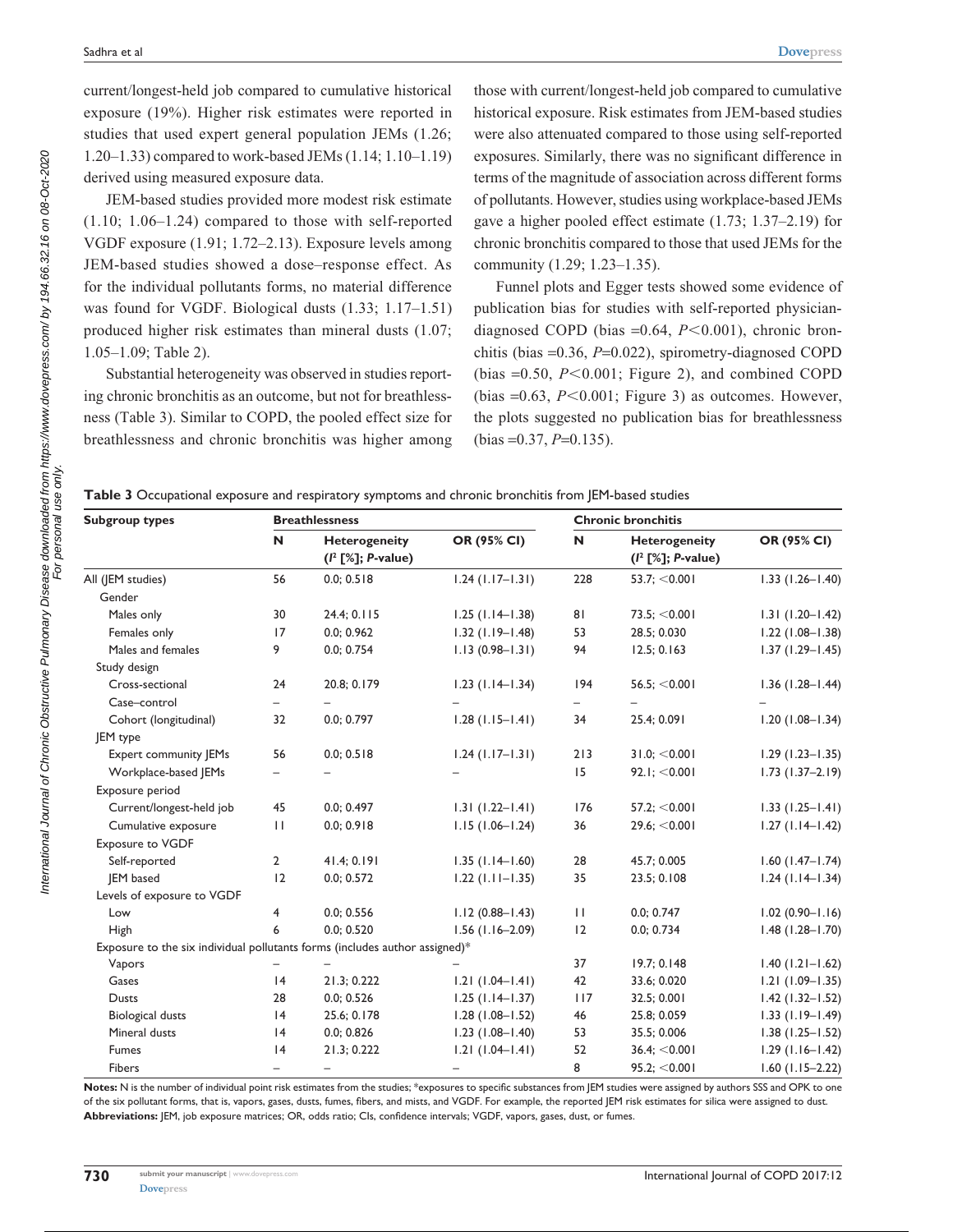

**Figure 2** Funnel plot of studies reporting COPD (diagnosed by spirometry) associated with exposure to occupational airborne pollutants.

 (Table 2) toward heterogeneity by meta-regression. For studies reporting self-reported physician diagnosis of COPD, the factors contributing to heterogeneity were gender We further assessed the contribution of various factors (coefficient  $=-0.102$ ,  $P=0.046$ ), publication year  $(-0.040,$ *P*<0.001), and JEM types (0.093, *P*=0.053) as was study population (0.256, *P*=0.002) and JEM types (0.256, *P*=0.002) for chronic bronchitis. None of the examined factors significantly contributed toward the heterogeneity for COPD defined by spirometry criteria or for shortness of breath.

#### **Discussion**

 the types of occupational airborne pollutants and COPD phenotypes. Overall occupational exposure to airborne To our knowledge, this is the first systematic review and meta-analysis of peer-reviewed studies that have used different population JEMs to assess the association between



**Figure 3** Funnel plot of studies reporting COPD (diagnosed by spirometry or physician) associated with exposure to occupational airborne pollutants.

 pollutants as assessed by JEMs showed a 22% increased risk of COPD (diagnosed by physician or based on spirometry), which was lower compared to the risk estimate obtained by self-reported exposures. Although there was no significant difference in COPD risk estimates for individual forms of pollutants such as vapors, gases, dusts, and fumes, exposure to biological dusts appeared to confer a higher risk than that to mineral dusts.

 demiological studies. Nevertheless, the majority of studies on occupational COPD to date have focused mainly on exposure Occupational exposure has been shown to be associated with COPD,<sup>1-4</sup> but information on the role of different airborne pollutants is limited to few specific substances and industries. This may be partly due to the absence of reliable measured personal exposure data and has been addressed (over the past two decades) by the development and application of JEMs to assign occupational exposures in COPD epito dusts and fumes with little information on other forms of airborne pollutants such as gases, vapors, fibers, and mists to which individuals may be exposed either alone or more commonly in combination with other pollutant forms.

 lowing question: In this job, are you exposed to VGDF?; similarly, general population–based JEMs developed by experts assign exposure to VGDF to different job types or standardized international job codes. In this pooled analysis, dents as being exposed to any chemical substance at work, analysis of the JEM types also shows that JEMs derived using measured exposure data produced more modest estimates (1.14; 1.10–1.19) for occupational COPD compared with are based on expert knowledge, experience, and consensus. A recent review and meta-analysis of population-based studies which was limited to studies using the ALOHA JEM reported that low exposure to mineral dust had 17% increased risk of lung function defined COPD but surprisingly no association exposure data are only available in a limited number of COPD epidemiological studies, this finding further supports the need for reliable industry-based exposure estimates and the need to General population–based studies often include the folthe risk for self-reported exposure to VGDF was 80% higher compared to that estimated by expert general population– based JEMs. This overestimation in self-reported exposures to VGDF may be due to misinterpretation by study responby all routes such as by dermal and inhalation routes. The the general population–based JEMs (1.26; 1.20–1.33), which with high exposure to mineral dust.<sup>36</sup> Although measured validate expert-derived JEMs against measured data.

 Although majority of substances reported in the literature to be associated with occupational COPD are mainly dusts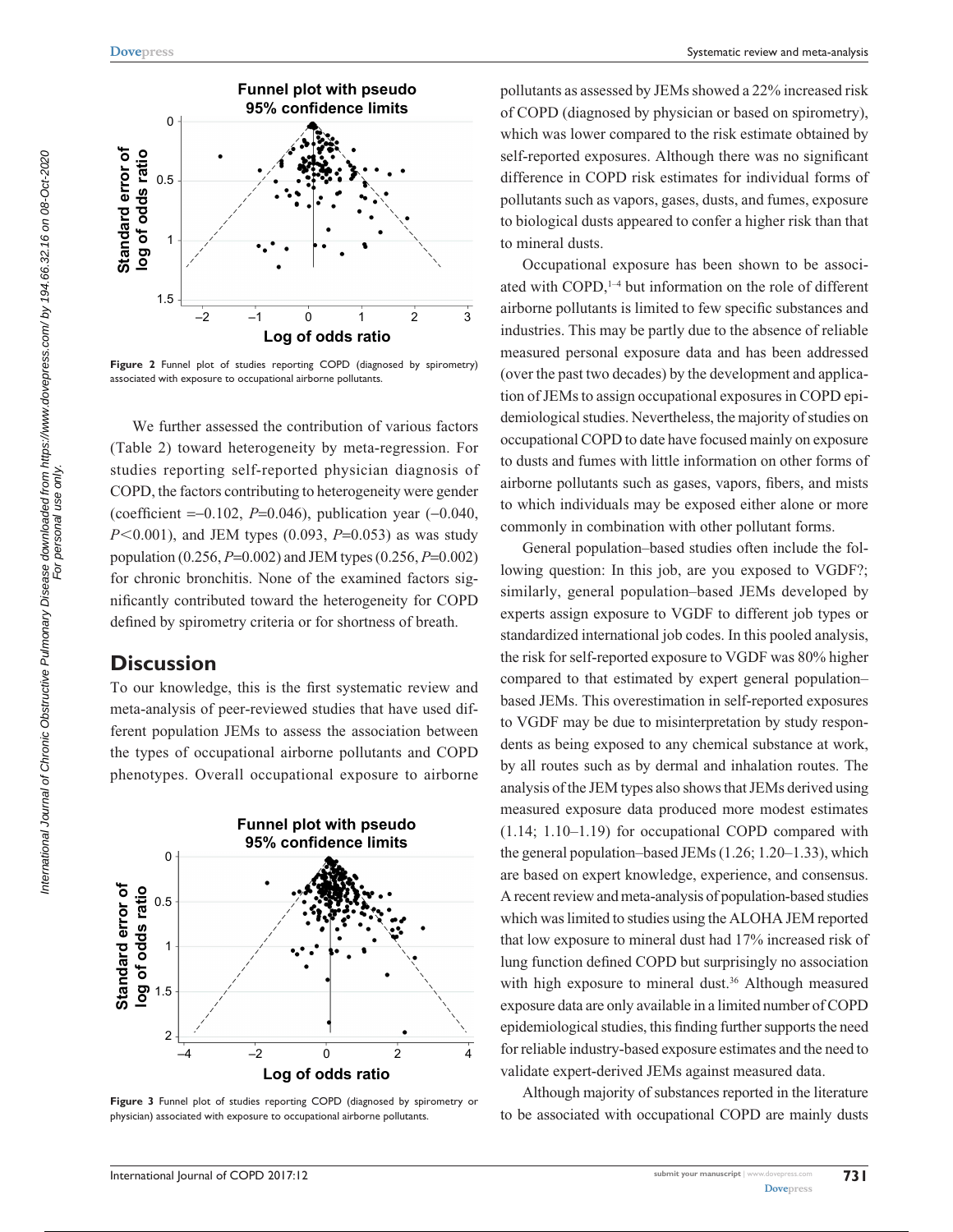(silica, metals, wood, and coal) and fumes (diesel), such as particulates, surprisingly we found no major difference when comparing risk estimates for different pollutant forms. This may be because of a lack of power, reflected by the fact that workplaces are exposed to a combination of pollutants rather than a single substance. For instance, a welder is exposed bination of pollutants to which individuals may be exposed over their typical work shift as well as common pollutants associated with their job. Little is known about the importance the majority (71%) of risk estimates for COPD from JEM studies were for dust or fumes, 26% of estimates were for gases and vapors, and only a few for fibers and mists. It is also important to note that the majority of individuals in industrial to metal fumes as well as inorganic gases (eg, ozone) and a carpenter may be exposed to organic solvents (adhesives and paints) as well as wood dust. It is thus important that future COPD JEM studies report and investigate the range and comof the interaction of different forms of pollutants in occupational COPD, which was not possible to be investigated in this study.

 important. A number of JEM studies in particular those that used the ALOHA JEM have provided risk estimates for tion JEMs), biological dusts produced higher risk estimates for COPD compared with mineral dusts (metals, silica, and which did not find any association for the ALOHA JEM-based tiate between dust types or include organic dusts within the Of the different pollutants, dusts appeared to be the most both mineral and biological dusts. Overall (for all populacement). This finding is contrast to the findings of Alif et al,<sup>36</sup> studies. JEM studies other than those using the ALOH JEM tend to provide risk estimates for all dusts ie do not differendefinition of biological dusts. The role and mechanism of biological dusts in COPD warrants further investigation.

 of exposure is available for defined occupational groups or where JEMs take account of different exposures over decades. This presents a challenge for future studies on For chronic occupational diseases such as COPD, estimation of cumulative occupational exposures would seem logical, but most of the JEMs assessed exposure for the current or longest-held job and few studies provided estimates for cumulative exposures. Nevertheless, cumulative exposure estimates are only possible where historical measurements occupational COPD.

 JEM studies, there is considerable variability between studies Although this review attempts to capture all relevant information on occupational exposures and COPD from reported as demonstrated by the heterogeneity for both exposure and different definitions of COPD. This variability is expected

 pational exposures and investigate associations between and guidelines used by experts when developing general studies which may affect the risk estimates. For COPD American Thoracic Society or European Respiratory Society spirometry guidelines. A further source of heterogeneity that COPD risk estimates for self-reported exposures were limited estimates based on self-reported occupational exposures were not included in this review. Majority of the above limitations as all studies included in the meta-analysis are observational by design due to the chronic nature of COPD and the fact that majority of the studies attempt to estimate past occuexposures and chronic effect. In the absence of randomized controlled trials for meta-analysis, it is important to assess and understand possible sources of heterogeneity. The exposure heterogeneity may be explained by different definitions population JEMs that are often not explained in detail. For instance, only limited information is often available on how exposed groups are defined and factors used in assigning the levels of exposure (low, medium, high). It is also important to note that when risk of exposure is assessed to a particular pollutant, for example dusts, the reference category is usually defined as nonexposed to dusts but these individuals may be exposed to other different combination of airborne pollutants such as gases, vapors, and mists. In the case of workplace-based JEMs, exposed and nonexposed, are usually well defined, but the reference group may vary between outcomes, large variation exists depending on the definition (diagnosed by doctor, symptoms, based on spirometry and mortality); however, in case of spirometry, majority (70%) of studies stated use of post-bronchodilators or followed the is to be introduced in this review is the use of ORs rather than true relative risk, that is, the size of the effect may be overestimated when prevalence is high. However, majority of studies cited in this review were case–control or crosssectional studies for which the common measure of effect size was OR. A further limitation of this review is that the to those reported only in JEM-based studies, that is, occupational COPD studies that did not use JEMs but provided risk are a consequence of meta-analysis of observational studies, that is combining diverse study designs and populations and calculating of single summary estimates of exposure which needs to be interpreted cautiously.

 In summary, this review shows that while the majority of studies on occupational COPD focus on dusty environments, gases, dusts, and fumes. However, biological dusts were associated with higher risks of occupational COPD than no difference in risk estimates was found for the common forms of occupational airborne pollutants such as vapors,

For personal use only.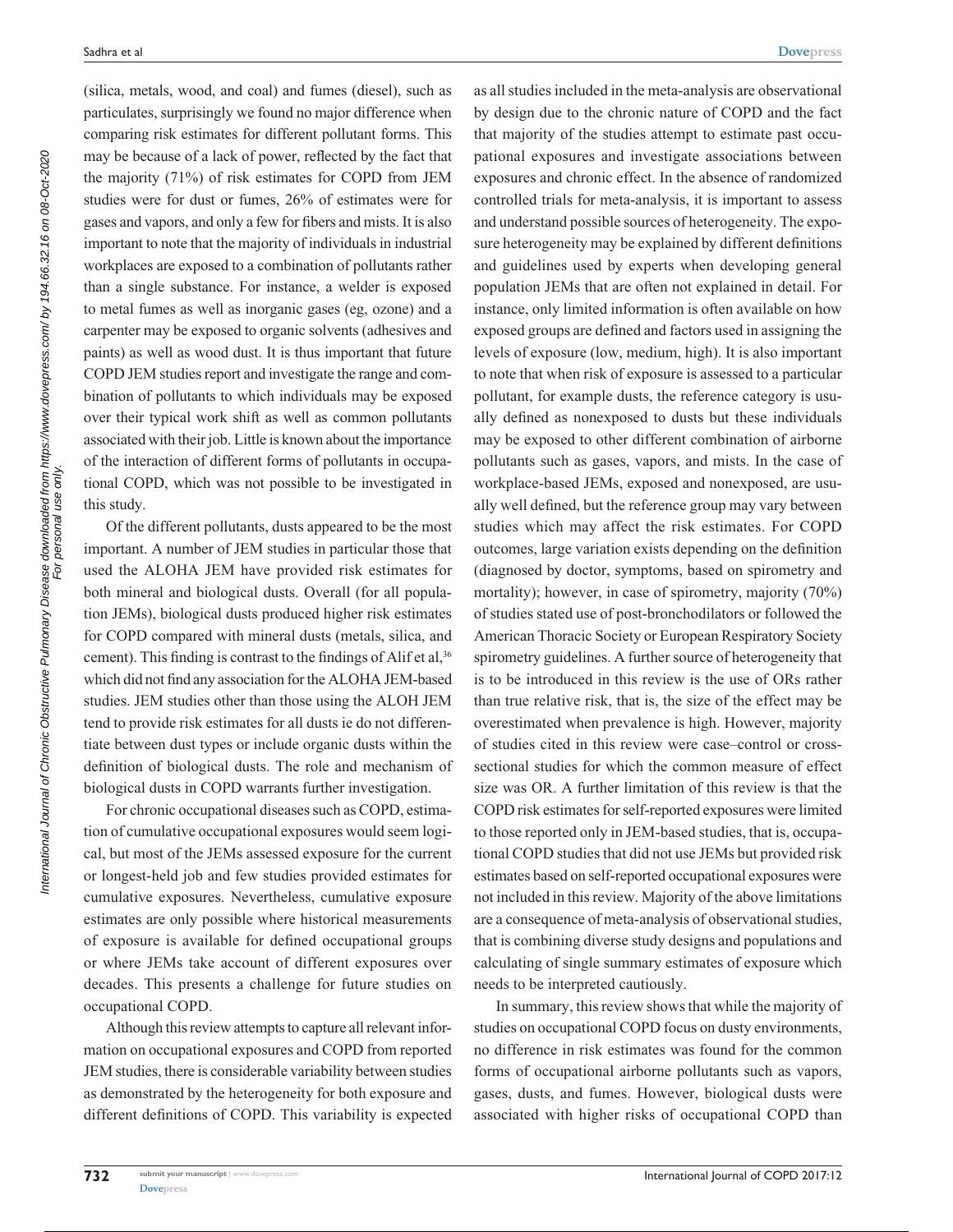sure to VGDF provides higher risk estimates for occupational mineral dusts. The review also shows that self-reported expo-COPD compared to exposure assigned using JEMs.

## **Acknowledgments**

The authors thank Dr Nuredin Mohamed for updating the literature searches. This study was funded by the University of Birmingham, UK.

## **Author contributions**

Conception: SS, OPK, JGA; study design: all authors; data collection: SS, OPK, SSS; analysis and interpretation: all authors; writing of manuscript, revisions, and approval: all authors.

### **Disclosure**

 None of the authors has a financial relationship with a commercial entity that has interest in the subject of this manuscript. The authors report no conflicts of interest in this work.

## **References**

- 1. Becklake MR. Chronic airflow limitation: its relationship to work in dusty occupations. *Chest*. 1985;88(4):608–617.
- 2. Balmes J, Becklake M, Blanc P, et al. American Thoracic Society Statement: occupational contribution to the burden of airway disease. *Am J Respir Crit Care Med*. 2003;167(5):787–797.
- 3. Eisner MD, Anthonisen N, Coultas D, et al. An official American Thoracic Society public policy statement: novel risk factors and the global burden of chronic obstructive pulmonary disease. *Am J Respir Crit Care Med*. 2010;182(5):693–718.
- 4. Omland O, Wurtz ET, Aasen TB, et al. Occupational chronic obstructive pulmonary disease: a systematic literature review. *Scand J Work Environ Health*. 2014;40(1):19–35.
- 5. Cullinan P. Occupation and chronic obstructive pulmonary disease (COPD). *Br Med Bull*. 2012;104:143–161.
- 6. Hansell A, Ghosh RE, Poole S, et al. Occupational risk factors for chronic respiratory disease in a New Zealand population using lifetime occupational history. *J Occup Environ Med*. 2014;56(3):270–280.
- 7. Albin M, Engholm G, Hallin N, Haqmar L. Impact of exposure to insulation wool on lung function and cough in Swedish construction workers. *Occup Environ Med*. 1998;55(10):661–667.
- 8. Post WK, Heederik D, Kromhout H, Kromhout D. Occupational exposures estimated by a population specific job exposure matrix and 25 year incidence rate of chronic nonspecific lung disease (CNSLD): the Zutphen Study. *Eur Respir J*. 1994;7(6):1048–1055.
- 9. Doney B, Hnizdo E, Graziani M, et al. Occupational risk factors for COPD phenotypes in the Multi-Ethnic Study of Atherosclerosis (MESA) Lung Study. *COPD*. 2014;11(4):368–380.
- 10. Darby AC, Waterhouse JC, Stevens V, et al. Chronic obstructive pulmonary disease among residents of an historically industrialised area. *Thorax*. 2012;67(10):901–907.
- 11. Trupin L, Earnest G, San Pedro M, et al. The occupational burden of chronic obstructive pulmonary disease. *Eur Respir J*. 2003;22(3): 462–469.
- 12. Pannett B, Coggon D, Acheson ED. A job-exposure matrix for use in population based studies in England and Wales. *Br J Ind Med*. 1985;42(11):777–783.
- 13. Sunyer J, Kogevinas M, Kromhout H, et al. Pulmonary ventilatory defects and occupational exposures in a population-based study in Spain. Spanish Group of the European Community Respiratory Health Survey. *Am J Respir Crit Care Med*. 1998;157(2):512–517.
- 14. Jacobsen G, Schlunssen V, Schaumburg I, Siqsqaard T. Increased incidence of respiratory symptoms among female woodworkers exposed to dry wood. *Eur Respir J*. 2009;33(6):1268–1276.
- 15. Johnsen HL, Bugge MD, Foreland S, Kjuus H, Kongerud J, Søyseth V. Dust exposure is associated with increased lung function loss among workers in the Norwegian silicon carbide industry. *Occup Environ Med*. 2013;70(11):803–809.
- 16. Liberati A, Altman DG, Tetzlaff J, et al. The PRISMA statement for reporting systematic reviews and meta-analyses of studies that evaluate health care interventions: explanation and elaboration. *J Clin Epidemiol*. 2009;62(10):e1–e34.
- 17. Viswanathan M, Berkman ND, Dryden DM, Hartling L; AHRQ Methods for Effective Health Care. *Assessing Risk of Bias and Confounding in Observational Studies of Interventions or Exposures: Further Development of the RTI Item Bank*. Rockville, MD: Agency for Healthcare Research and Quality (US); 2013.
- 18. Margulis AV, Pladevall M, Riera-Guardia N, et al. Quality assessment of observational studies in a drug-safety systematic review, comparison of two tools: the Newcastle-Ottawa Scale and the RTI item bank. *Clin Epidemiol*. 2014;6:359–368.
- 19. Kurmi OP, Semple S, Simkhada P, Smith WC, Ayres JG. COPD and chronic bronchitis risk of indoor air pollution from solid fuel: a systematic review and meta-analysis. *Thorax*. 2010;65(3):221–228.
- 20. Higgins JP, Thompson SG, Deeks JJ, Altman DG. Measuring inconsistency in meta-analyses. *BMJ*. 2003;327(7414):557–560.
- 21. Borenstein M, Hedges LV, Higgins JPT, Rothstein HR. *Introduction to Meta-Analysis*. Chichester, UK: Wiley; 2009.
- 22. Bugge MD, Foreland S, Kjaerheim K, Eduard W, Martinsen JI, Kjuus H. the Norwegian silicon carbide industry: associations with dust exposure. Mortality from non-malignant respiratory diseases among workers in *Occup Environ Med*. 2011;68(12):863–869.
- 23. Nordby KC, Fell AK, Noto H, et al. Exposure to thoracic dust, airway symptoms and lung function in cement production workers. *Eur Respir J*. 2011;38(6):1278–1286.
- 24. Soyseth V, Johnsen HL, Bugge MD, Hetland SM, Kongerud J. Prevalence of airflow limitation among employees in Norwegian smelters: a longitudinal study. *Occup Environ Med*. 2011;68(1):24–29.
- 25. Fritschi L, Sim MR, Forbes A, et al. Respiratory symptoms and lung-function changes with exposure to five substances in aluminium smelters. *Int Arch Occup Environ Health*. 2003;76(2):103–110.
- 26. Johnsen HL, Hetland SM, Benth JS, Kongerud J, Søyseth V. Dust exposure assessed by a job exposure matrix is associated with increased annual decline in FEV1: a 5-year prospective study of employees in Norwegian smelters. *Am J Respir Crit Care Med*. 2010;181(11): 1234–1240.
- 27. Jacobsen G, Schlunssen V, Schaumburg I, Taudorf E, Sigsgaard T. Longitudinal lung function decline and wood dust exposure in the furniture industry. *Eur Respir J*. 2008;31(2):334–342.
- 28. Bergdahl IA, Toren K, Eriksson K, et al. Increased mortality in COPD among construction workers exposed to inorganic dust. *Eur Respir J*. 2004;23(3):402–406.
- 29. Burkhart G, Schulte PA, Robinson C, Sieber WK, Vossenas P, Ringen K. Job tasks, potential exposures, and health risks of laborers employed in the construction industry. *Am J Ind Med*. 1993;24(4): 413–425.
- 30. Blanc PD, Eisner MD, Earnest G, et al. Further exploration of the links between occupational exposure and chronic obstructive pulmonary disease. *J Occup Environ Med*. 2009;51(7):804–810.
- 31. Blanc PD, Iribarren C, Trupin L, et al. Occupational exposures and the risk of COPD: dusty trades revisited. *Thorax*. 2009;64(1):6–12.
- 32. Weinmann S, Vollmer WM, Breen V, et al. COPD and occupational exposures: a case–control study. *J Occup Environ Med*. 2008;50(5): 561–569.